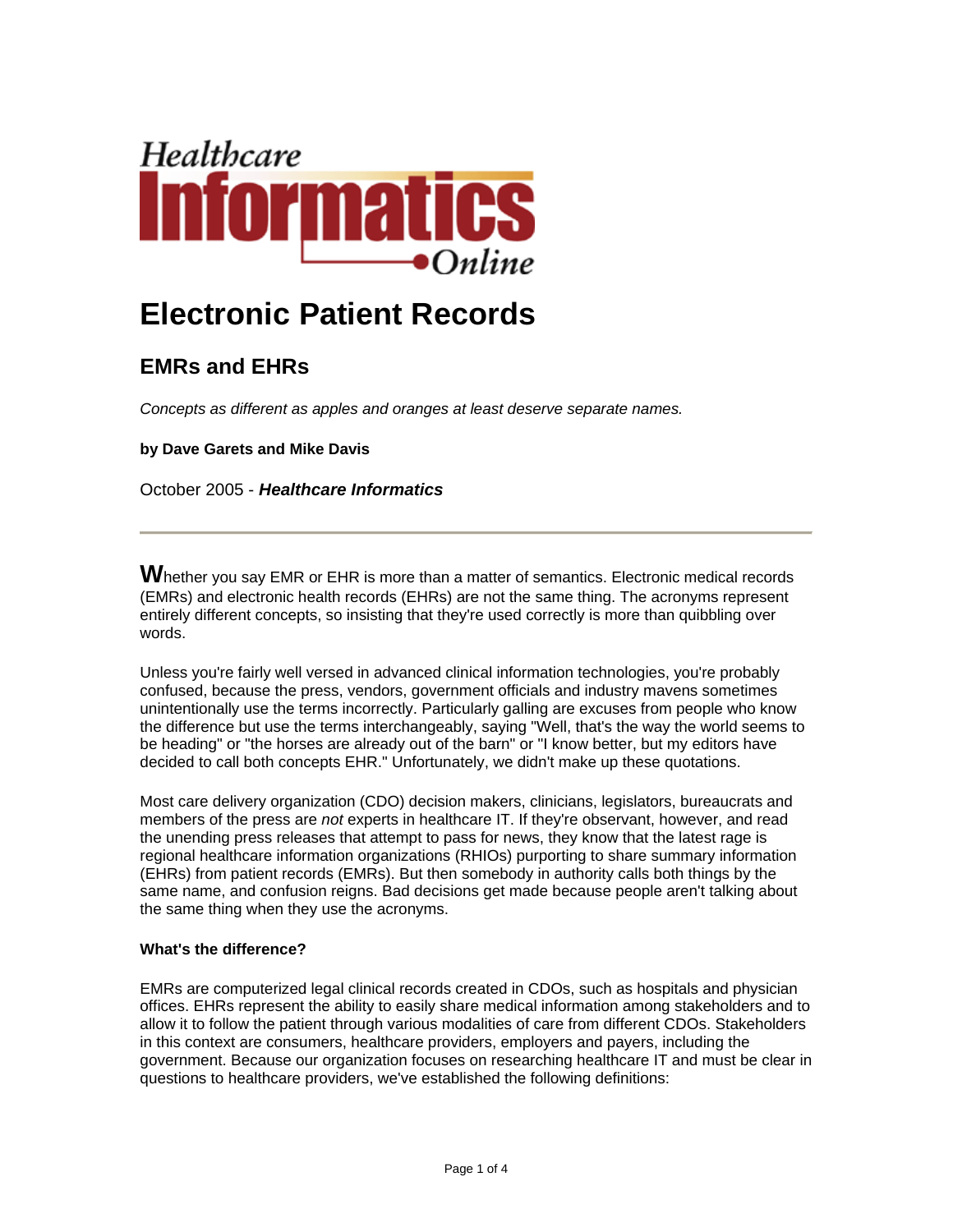- **EMR:** An application environment composed of the clinical data repository (CDR), clinical decision support system (CDSS), controlled medical vocabulary (CMV), computerized provider order entry (CPOE), pharmacy and clinical documentation applications. The patient's electronic record is supported across inpatient and outpatient environments; is used by healthcare practitioners to document, monitor and manage care delivery within the CDO; and is owned by the CDO. The data in the EMR is the legal record of what happened to the patient during encounters at the CDO.
- **EHR:** A subset of each CDO's EMR, presently assumed to include summaries, such as ASTM's Continuity of Care Record (CCR) and HL7's Care Record Summary (CRS), and possibly information from pharmacy benefit management firms, reference labs and other organizations about the health status of patients in the community. It contains patient input and access spanning episodes of care across multiple CDOs within a community, region, or state (or in some countries, the entire country). The patient controls access to information. In the United States, EHRs will ride on the proposed National Health Information Network (NHIN).

Before effective EHRs are possible, provider organizations must implement complete EMR systems. At this point, few acute care or ambulatory facilities have EMR solutions capable of reducing medical errors or improving the quality and efficiency of patient care. Care providers have a long journey ahead to achieve the EHR visions being espoused in Washington, D.C., and in the more than 200 RHIO initiatives, many of which have questionable business models and funding, in various states of development across the country.

### **A closer look at environments**

The EMR environment is complex and sophisticated (see graph on page 53). Its foundation is the CDR, a real-time transaction-processing database of clinical patient information. The CDR is fed from ancillary systems (e.g., laboratory, radiology, pharmacy) and displays, among other clinical and administrative data, current results of tests and procedures to caregivers.

A CMV normalizes data from a relational and definitional hierarchy, enabling other components of the EMR to operate optimally. The CMV is critical, because it ensures that practitioners are accessing accurate and comparable data. Without it, the CDSS and workflow components of the EMR do not perform as expected.

Applications of the EMR are clinical documentation for all clinicians, CPOE for all clinicians, and pharmacy management. We believe that the pharmacy management application has transitioned from a departmental system to an application of the EMR because of patient safety concerns and the need for integration (as opposed to interface) with CPOE, documentation applications, and the electronic medication administration record (e-MAR).

These EMR applications are tightly coupled with the CDR data schema and the CMV, CDSS and workflow components and are designed and built on the same architecture as the EMR components. Before physicians can use CPOE effectively, a solid EMR foundation, with nursing adoption of CPOE and clinical documentation applications, needs to be established.

Ideally, the EHR environment relies on functional EMRs that allow CDOs to exchange information with other CDOs or stakeholders, especially patients, within the community, region or nation. Feeding clinical summary information to an EHR needs to be a seamless byproduct of workflow automation in the acute care or ambulatory environment, not a separate process requiring keying data into a RHIO's system.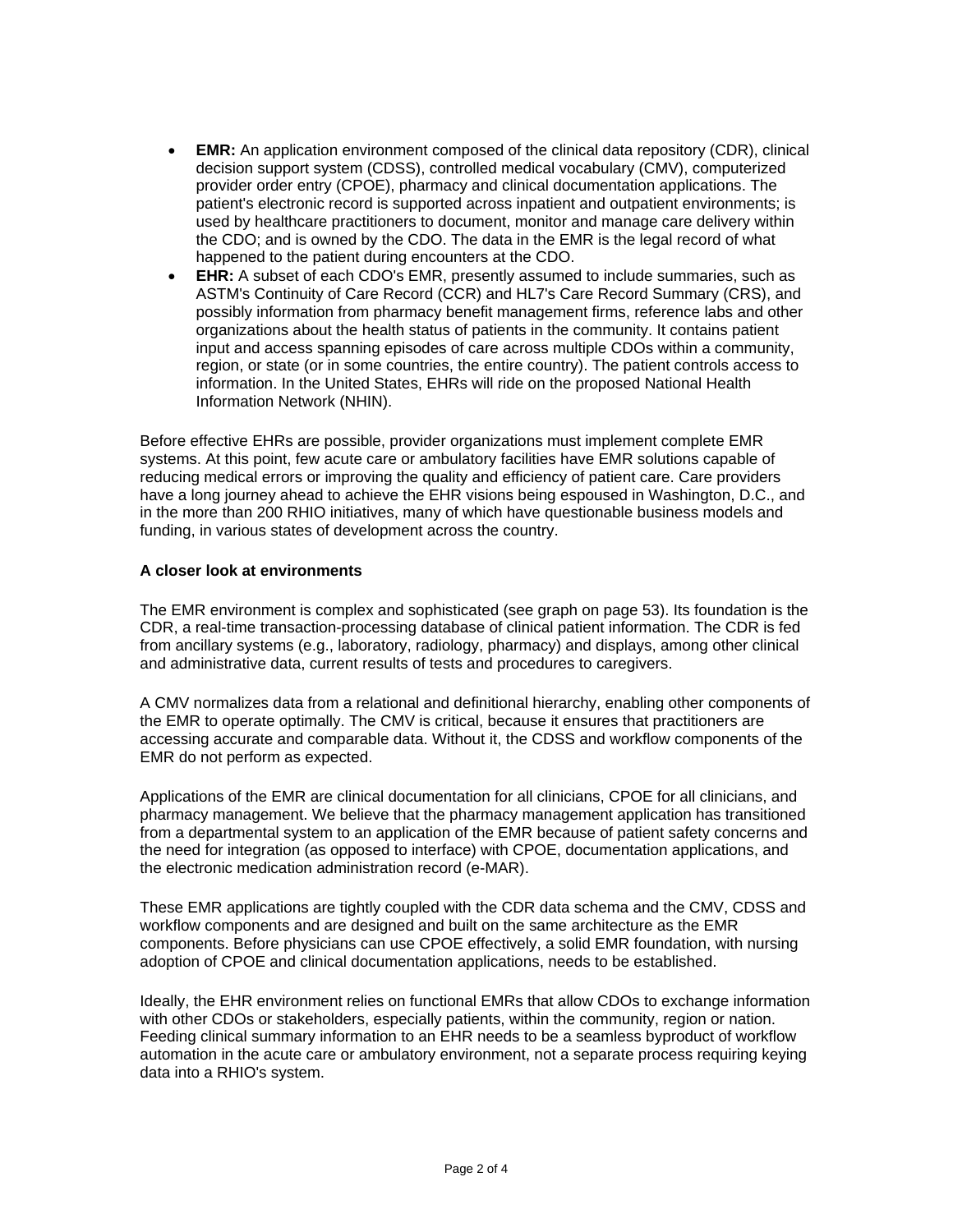The evolving NHIN standards are integral to establishing effective information flow between CDOs and stakeholders. Currently, early EHR prototypes are being tested in Santa Barbara, Calif., Marion County, Ind., and a few other locales.

#### **What's in the way of EHRs?**

Several issues are holding up EHR progress. For one thing, there is no agreed-upon definition of the patient clinical summary that will comprise the EHR. ASTM and HL7 are working on the summary but, to date, have not agreed on the components or the structure. Their differences appear to center around "incremental interoperability," which describes how fast provider participants must move to submit coded data to the patient summary.

Another snag is that 1,154 U.S. acute care hospitals (29 percent of such nonfederal facilities) have not fully implemented a base of the three major clinical ancillary department applications (i.e., laboratory, pharmacy and radiology), nor have they begun implementing an EMR. About 83 percent of those hospitals do have one or two applications installed, but 61 hospitals have none. Those 1,154 hospitals are going to have a tough time effectively participating in a RHIO and contributing to an EHR.

In addition, more than 67 percent of nonfederal U.S. hospitals have yet to fully implement nursing documentation (much less physician documentation), an e-MAR, CPOE, or CDSS to provide clinical protocol information to caregivers. Billions of dollars will be required in the next few years just to get hospitals outfitted with functional EMR technologies, and that doesn't count the millions needed in physician practices. Most studies show that less than 20 percent of U.S. physicians have access to an ambulatory EMR.

While some forms of early EHRs exist today in limited environments, establishing effective EHRs across the country will be difficult until clinical information transaction standards are developed that can be easily adopted by the various EMR application architectures now available.

#### **No fruit cocktail allowed**

There's a lot riding on making intelligent decisions. Acute care delivery organizations are making multi-million dollar IT decisions. Physicians are making multi-thousand dollar investments in IT for their practices. Dozens of RHIO initiatives are under way to help share patient information for better clinical decision making and cost savings. Congress is mulling multiple bills to encourage the use of IT in healthcare delivery.

The subject is confusing enough without misusing the terminology. Different concepts require different names. The least we can do is try to communicate healthcare IT issues clearly, without mixing pomes and citrus!